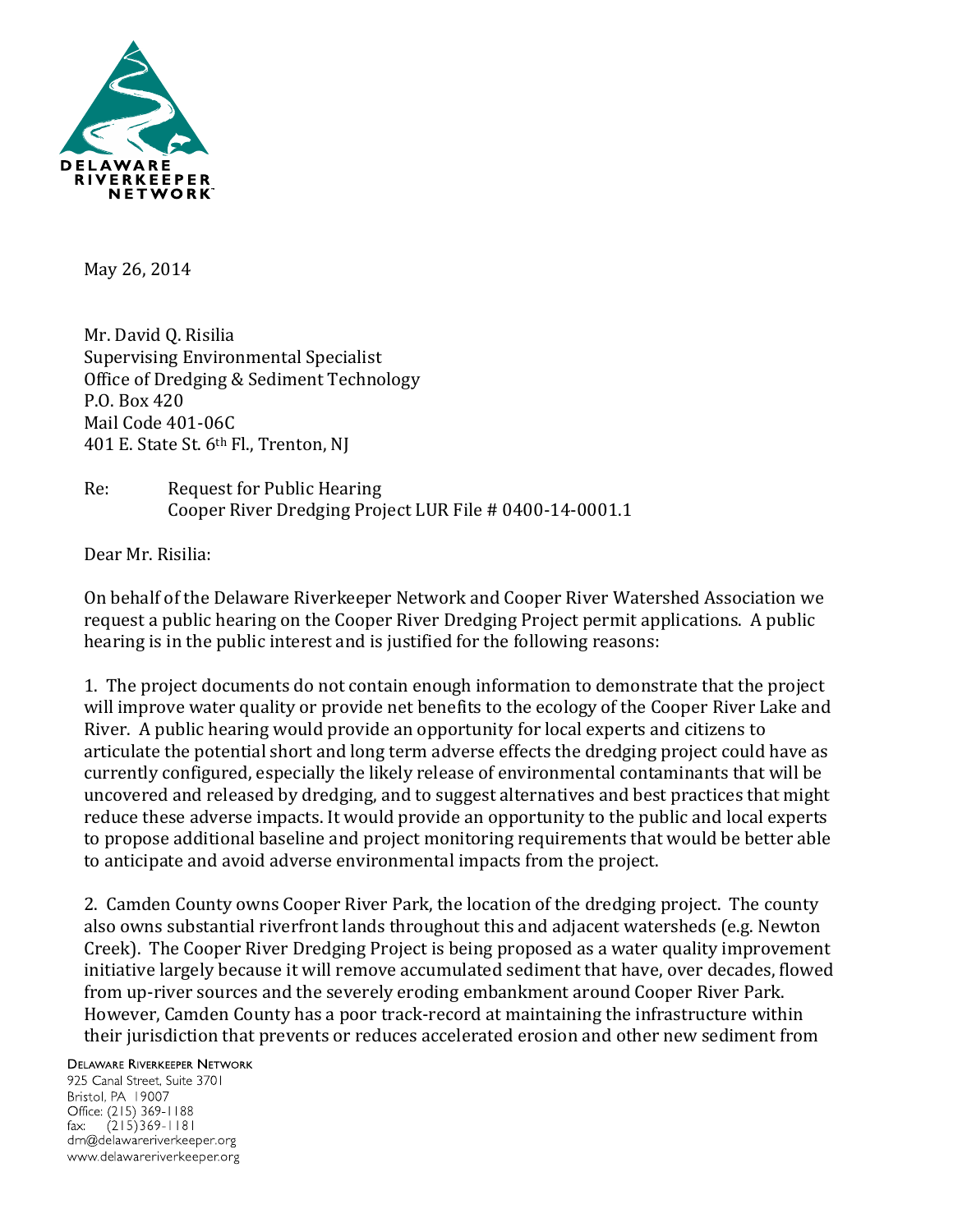entering the lake. The County routinely mows and encroaches upon established riparian buffers (Cooper and Newton), fails to properly remove accumulated sediment for the sediment collection structure (Newton) and a bio-filter wetland (Cooper) and does not place a high enough priority on reducing excessive stormwater runoff and vegetated buffers in planning and design of capital improvement projects, such as the Grove Street up-grade and Maple Court drainage (Haddonfield). The County recognizes, via recent engineering studies of the Newton Lake Watershed (Paul VI outfall), that excessive erosion from inadequate stormwater management is a significant contributing source of reduced water quality. A public hearing would provide an opportunity for local experts and citizens to articulate that unless the county begins making honest policy changes and funding commitments to stormwater management up-river, then the projected \$30 million up-grades at Cooper River Park will have a much reduced ecological and economically functional lifespan.

3. The County has failed to provide a comprehensive plan for how the need for future dredging operations will be avoided. A public hearing would allow the public to provide, and the County and NJDEP to benefit from, recommendations that could be used to craft a comprehensive initiative for avoiding future damaging dredging projects. Recommendations such as mandatory buffer requirements, improved stormwater avoidance and infiltration practices, enhanced green projects for reducing runoff and pollution, are among the ideas that should be used to craft a comprehensive program and funded commitment by the County that will ensure that future dredging operations can be avoided and increased ecological and community enhancements can be achieved. In addition, there could be discussion and exploration of other options that do not involve dredging today or in the future.

4. As you know from your review of the application materials, the sediments to be dredged include a large number of contaminants at concentrations that exceed NJDEP's standards for beneficial use in both residential and non-residential soil applications and that these levels are so high that all the sediment must be trucked and deposited to a landfill suitable to receive "regulated" material. These include such long-lived and dangerous contaminants as arsenic, a variety of polycyclic aromatic hydrocarbons, tri-valent chromium, mercury, and some other PCB cogeners regulated by the DRBC but not NJDEP. A public hearing would provide an opportunity for local experts and citizens to articulate alternative approaches and project design options that are less likely to cause these materials to be released into the water column or to be re-suspended to the lake floor and taken up into the food chain.

5. The project applicant has issued a bid package to prospective dredgers and held a prebidders conference, and have requested all prospective contractors to submit bids, before having obtained required NJDEP permits, and without a complete understanding of the terms and conditions under which the dredging and de-watering activity must take place. Several pertinent questions and comments raised at the pre-bid meeting regarding the most fundamental aspects of the project, including its financial implications, deserve the benefit of a public discourse.

In comparing the bid package to the original permit application it is apparent that the applicant has significantly changed the scope of the dredging activity from the original application as well as the de-watering process for dredged sediment. It is our understanding that when NJDEP originally proposed a sediment core sampling methodology it expected the applicant to employ hydraulic dredging technology, while the applicant has now indicated in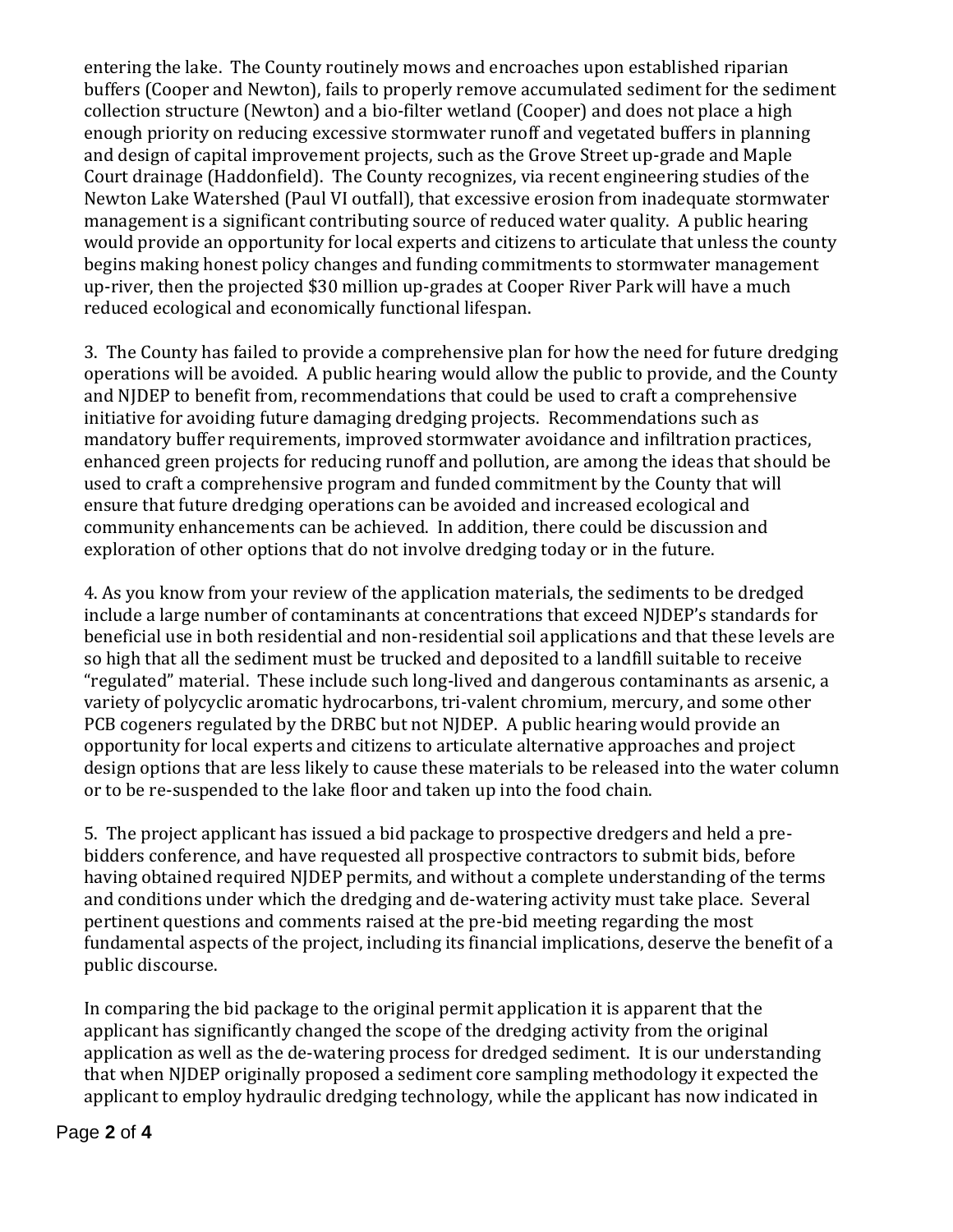its bid package that a special "environmental" bucket technology will be required for dredging, and that the dredged sediment will be dewatered using a novel rapid de-watering system (RDS) that is designed for use with hydraulic dredging. The bid package states that as a result of using the RDS system (no alternative will be permitted) contractors will be required to engage in a counter-intuitive dewatering process in that they will have to install and maintain a water intake pipe from the lake to the dewatering station and then actually add additional water back into the dredged sediment before it is loaded into the rapid dewatering system. A public hearing would provide an opportunity for NJDEP, the public, local experts, and prospective contractors to raise concerns about the cost and effectiveness of this approach and to suggest alternatives that could be more effective, efficient, and less costly. When questions about the project specifications that required RDS and prohibited hydraulic dredging were raised at the pre-bidders meeting, the applicant's representatives would only answer that an important "stake-holder's concerns" dictated the project specifications and would not state why what those concerns were. A public hearing would also provide an opportunity for the public, local experts, NJDEP, and the applicant to more fully disclose the benefits and costs of the dredging and dredge spoil dewatering processes proposed in the applications and possibly lead to a better, more effective and less costly solution.

6. NJDEP's practice is to generally require permit applicants to not only use best determined available control technology and best management practices but to also consider alternatives to proposed projects when such alternatives are less costly and less environmentally damaging and are able to achieve the project's overall purpose in whole or in part. The original dredging proposal as submitted in the initial permit application proposed to dredge the existing 6 lane 2,000+ meter rowing course to a uniform depth of 6 feet. This, representatives of the applicants stated, would create a "world class" rowing facility that would attract additional rowing events and benefit Camden County. Notwithstanding the fact that the standard for a world class rowing venue is 3 meters in depth (can we sight this source???) and the application contains no information to suggest how many and what additional events would have been stimulated to come to the Cooper River as a result of the 6 foot depth project, the bid package has now revised the depth target to 5 feet without providing any rationale or justification for the change or why, for example 4 feet, the original rowing course design depth, would not be more than adequate. A public hearing would provide an opportunity for the project applicant and project supporters to more fully explain why a dredging project is needed and why it could not be designed to both improve Cooper River water quality and marine life and enhance or maintain the existing rowing course that is universally acknowledged as a premier east coast rowing venue. It would also give the public and local experts an opportunity to articulate how the rowing course could be more than adequately maintained and any contaminant "hot spots" removed without risking significant bioaccumulation in the freshwater or marine food chain and endanger fishing.

7. There is significant public interest in the proposed project because if permitted as proposed it will significantly disrupt extensive public access to the Cooper River, the Cooper River Lake, and the park areas directly where and adjacent to the location where the dredge spoil dewatering and temporary storage activities will take place. It will require the shut down and non-use of the Cooper River Sailing Center, restrict lake access to kayakers, canoe users, and other boaters, and severely disrupt all passive uses of the park (walking, bird-watching, ball playing, jogging, picnicking, etc.) as it will require lake access to be shut down for at least 3 months and will require at least 40 large dump truck trips per day coming in and leaving the